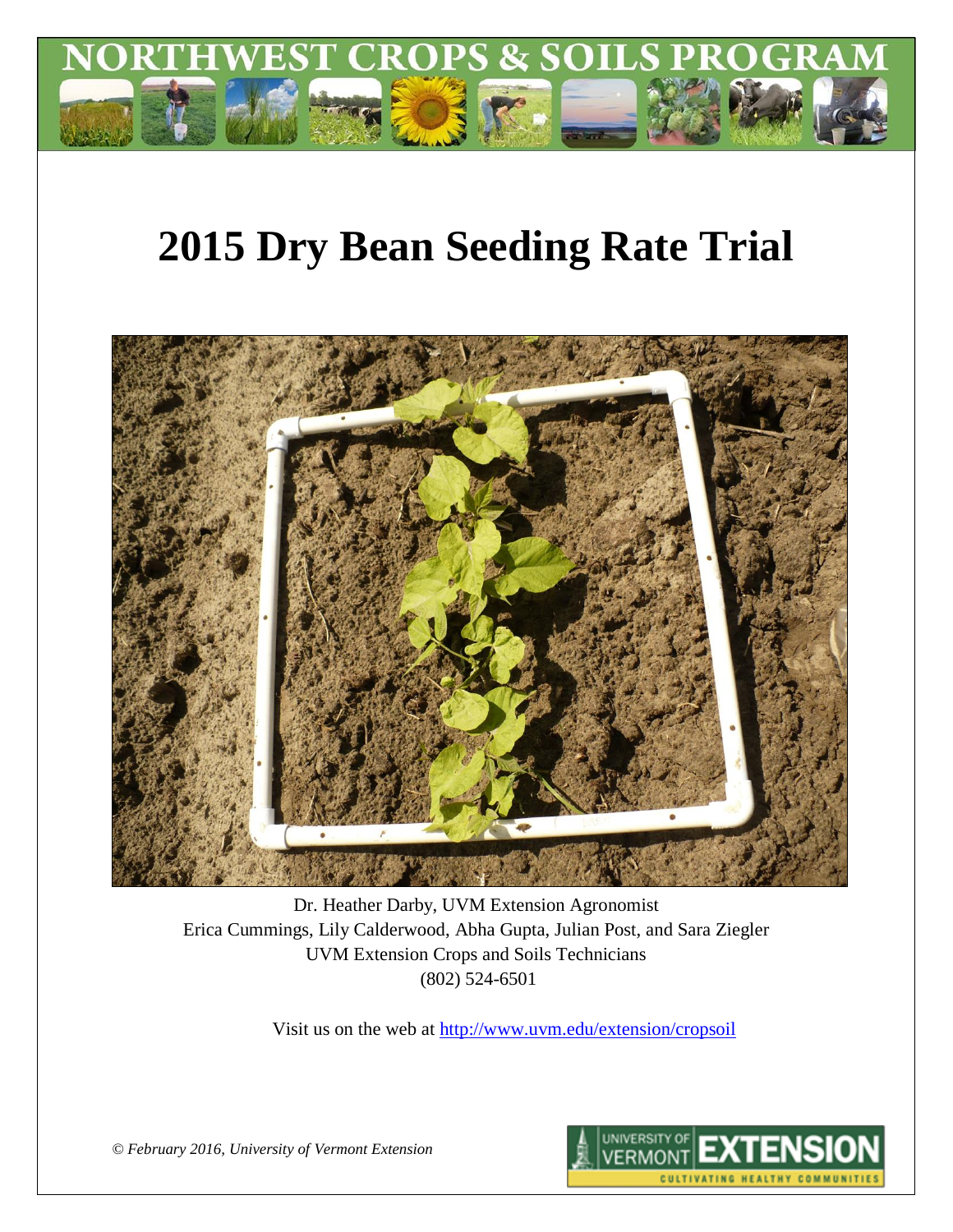#### **2015 DRY BEAN SEEDING RATE TRIAL Dr. Heather Darby, University of Vermont Extension [heather.darby\[at\]uvm.edu](mailto:hdarby@uvm.edu?subject=2012%20Winter%20Wheat%20Planting%20Date)**

Dry beans (Phaseolus vulgaris), a high-protein pulse crop, have been grown in the Northeast since the 1800's. As the local food movement expands, consumers have requested stores stock more and more locally-produced foods and heirloom dry beans are no exception. Currently, the demand for heirloom dry beans has exceeded the supply. Little agronomic information exists for production of dry beans in New England. In 2015, as part of a USDA NE-SARE Partnership Grant (PG15-045) the UVM Extension Northwest Crops and Soils Program established a dry bean seeding rate trial to determine the optimal seeding rates for three types of dry beans.

## **MATERIALS AND METHODS**

The trial was conducted in 2015 at Borderview Research Farm in Alburgh, VT. The experimental design was a randomized complete block split design with three replications. Main plots were seeding rate and subplots were varieties (Table 1).

| Dry bean<br>varieties | <b>Seed source</b>                             | <b>Seeding rate</b><br>low | <b>Seeding rate</b><br>medium | <b>Seeding rate</b><br>high |
|-----------------------|------------------------------------------------|----------------------------|-------------------------------|-----------------------------|
|                       |                                                | seeds $ac^{-1}$            | seeds $ac^{-1}$               | seeds $ac-1$                |
| Black turtle          | Borderview Research<br>Farm, Alburgh, VT       | 71,000                     | 99,000                        | 126,000                     |
| Pinto                 | <b>Morningstar Meadows</b><br>Farm, Glover, VT | 63,000                     | 78,000                        | 99,000                      |
| <b>Yellow Eye</b>     | <b>Morningstar Meadows</b><br>Farm, Glover, VT | 56,000                     | 76,000                        | 110,000                     |

**Table 1. Seed varieties and seed sources for the dry bean seeding rate trial at Borderview Research Farm in Alburgh, VT, 2015.**

The soil type at the project site was a Benson rocky silt loam. The seedbed was prepared by spring plow, followed by disk and spike tooth harrow. All plots were managed with practices similar to those used by producers in the surrounding areas (Table 2).

Plots were planted on 29-May with a John Deere 1750 planter using the soybean cups. Seeding rates were determined by calibrating the planter for each bean variety and target seeding rate. Prior to planting, bean seed was treated with dry bean inoculant. The plots were 10'x 30', with 30-inch row spacing. Plant populations were taken on 26-Jun by counting the number of plants in 10 feet of the two center rows of each plot. Plots were mechanical cultivated with a four row Brillion cultivator on 17-Jun and 7-Jul. In addition, the plots were weeded by hand once in June and again in July. On 2-Jul, plots were scouted using two 0.5 meter quadrats for disease symptoms and insect damage in each plot. Quadrats were placed randomly within bean rows. In each quadrat, the number of plants were recorded. The number of plants with disease symptoms and insect damage were recorded. In addition, one plant per quadrat was pulled to examine roots for pest damage. Plants with unknown discoloration or damage were pulled, placed in a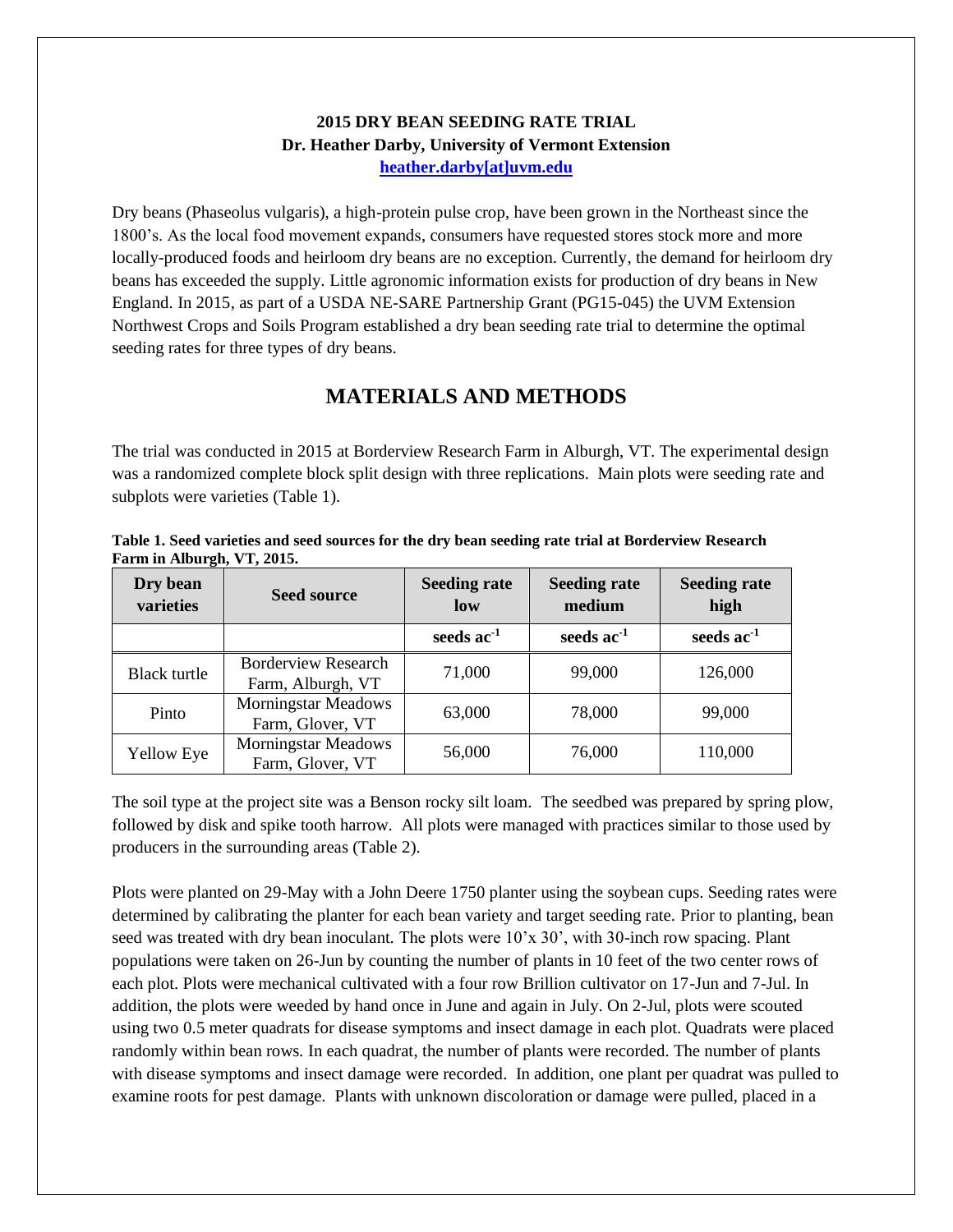labeled plastic bag, refrigerated, and identified at the UVM Plant Diagnostic Laboratory. All plots were harvested on 22-Sep by hand, and the harvest area was two 5-foot sections in each plot. The harvested bean plants were then bundled and hung to dry overnight. Beans were then threshed with an Almaco Large Vogel plot thresher. Beans were then weighed to calculate yields and a DICKEY-John M3G moisture tester was used to determine bean moisture content.

| <b>Trial information</b> | <b>Borderview Research Farm</b>           |  |  |
|--------------------------|-------------------------------------------|--|--|
|                          | Alburgh, VT                               |  |  |
| Soil type                | Benson rocky silt loam                    |  |  |
| Previous crop            | Corn with cover crop                      |  |  |
| Tillage operations       | Spring plow, disk, and spike tooth harrow |  |  |
| Planting date            | $29$ -May                                 |  |  |
| Plot size (feet)         | $10 \times 30$                            |  |  |
| Row spacing (inches)     | 30                                        |  |  |
| Replicates               | 3                                         |  |  |
| Plant emergence          | $11$ -Jun                                 |  |  |
| Cultivation              | 4-Row Brillion: 17-Jun and 7-Jul          |  |  |
| Harvest date             | $22$ -Sen                                 |  |  |

**Table 2. Dry bean seeding rate trial specifics in Alburgh, VT, 2015.**

Data was analyzed using mixed model analysis using the mixed procedure of SAS (SAS Institute, 1999). Replications were treated as random effects and treatments were treated as fixed. Mean comparisons were made using the Least Significant Difference (LSD) procedure when the F-test was considered significant  $(p<0.10)$ 

Variations in yield and quality can occur because of variations in genetics, soil, weather and other growing conditions. Statistical analysis makes it possible to determine whether a difference among varieties is real or whether it might have occurred due to other variations in the field. At the bottom of each table, a LSD value is presented for each variable (e.g. yield). Least Significant Differences at the 10% level of probability are shown. Where the difference between two varieties within a column is equal to or greater than the LSD value at the bottom of the column, you can be sure in 9 out of 10 chances that there is a real difference between the two varieties. In the example below, variety A is significantly different from variety C, but not from variety B. The difference between A and B is equal to 725, which is less than the LSD value of 889. This means that these varieties did not differ in yield. The difference between A and C is equal to 1454, which is greater than the LSD value of 889. This means that the yields of these varieties were significantly different from one another. The asterisk indicates that variety B was not significantly lower than the top yielding variety.

| Variety | Yield |
|---------|-------|
| A       | 3161  |
| B       | 3886* |
| C       | 4615* |
| LSD     | 889   |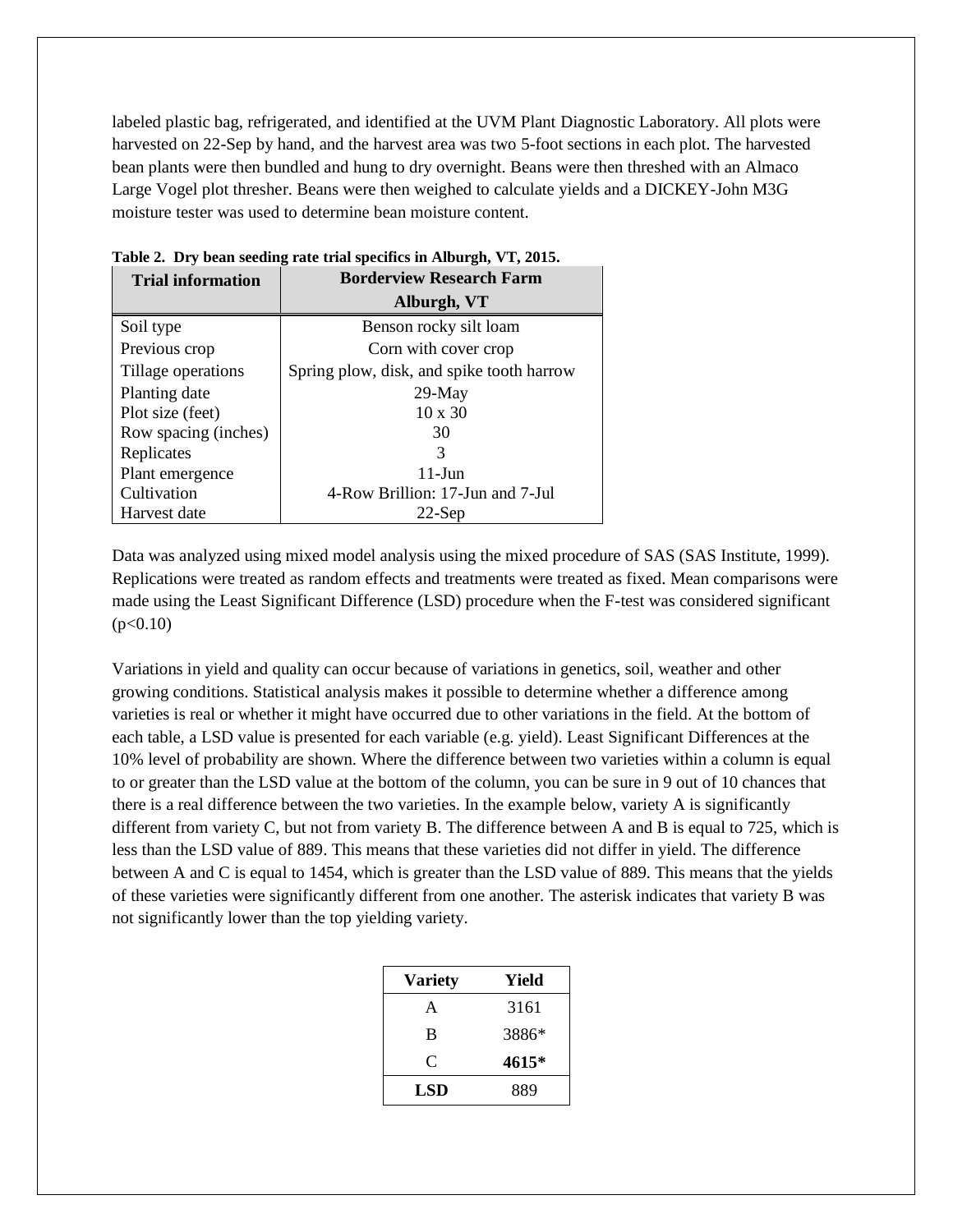## **RESULTS**

Seasonal precipitation and temperature recorded at a weather station in close proximity to the trial site is shown in Table 3. The 2015 growing season brought a warmer and drier than average May followed by cooler and wetter June. Below average rainfall was recorded in July, August, and September that totaled almost ten inches below the 30 year average. In Alburgh, there was an accumulation of 2578 Growing Degree Days (GDD), which is 367 GDDs above the 30 year average.

| Alburgh, VT                               | May     | Jun    | Jul     | Aug     | Sept    |
|-------------------------------------------|---------|--------|---------|---------|---------|
| Average temperature $({}^{\circ}F)$       | 61.9    | 63.1   | 70.0    | 69.7    | 65.2    |
| Departure from normal                     | 5.5     | $-2.7$ | $-0.6$  | 0.9     | 4.6     |
|                                           |         |        |         |         |         |
| Precipitation (inches)                    | 1.94    | 6.42   | 1.45    | 0.00    | 0.34    |
| Departure from normal                     | $-1.51$ | 2.73   | $-2.70$ | $-3.91$ | $-3.30$ |
|                                           |         |        |         |         |         |
| Growing Degree Days (base $50^{\circ}$ F) | 416     | 416    | 630     | 624     | 492     |
| Departure from normal                     | 218     | $-58$  | $-10$   | 43      | 174     |

**Table 3. Temperature and precipitation summary for Alburgh, VT, 2015.**

Based on weather data from a Davis Instruments Vantage Pro2 with WeatherLink data logger. Historical averages are for 30 years of NOAA data (1981-2010) from Burlington, VT.

Actual plant populations for all varieties trialed differed from the target seeding rates (Table 4). The black turtle bean population instead ranged from 51,691 (72.8% germination) to 80,731 (64.1% germination). The Pinto bean plant populations ranged from 21,490 (34.1% germination) to 34,848 (35.2% germination), far below the target seeding rates. Similarly, the Yellow eye bean populations were far below the target seeding rates, they ranged from 20,328 (37.4% germination) to 25,846 (23.5% germination). Interestingly, all varieties showed the seeding rates went from low to high although none met the target seeding rates. The actual plant populations of the medium and high seeding rates did not differ statistically from each other. There were no significant differences in the Pinto and Yellow eye bean seeding rate plant populations.

| <b>Variety</b>      | <b>Target seeding</b><br>rate | <b>Actual plant</b><br>population | <b>Germination</b> |
|---------------------|-------------------------------|-----------------------------------|--------------------|
|                     | seeds $ac^{-1}$               | plants ac <sup>-1</sup>           | $\frac{0}{0}$      |
| <b>Black turtle</b> | $71,000$ (low)                | 51,691                            | 72.8               |
| Black turtle        | 99,000 (medium)               | 72,890*                           | 73.6               |
| <b>Black turtle</b> | 126,000 (high)                | 80,731*                           | 64.1               |
| LSD(0.10)           |                               | 9107                              | NA                 |
| <b>Trial Mean</b>   |                               | 68438                             | 70.2               |

|  |  |  | Table 4. Dry bean populations and percent germination by variety and seeding rate, 2015. |  |
|--|--|--|------------------------------------------------------------------------------------------|--|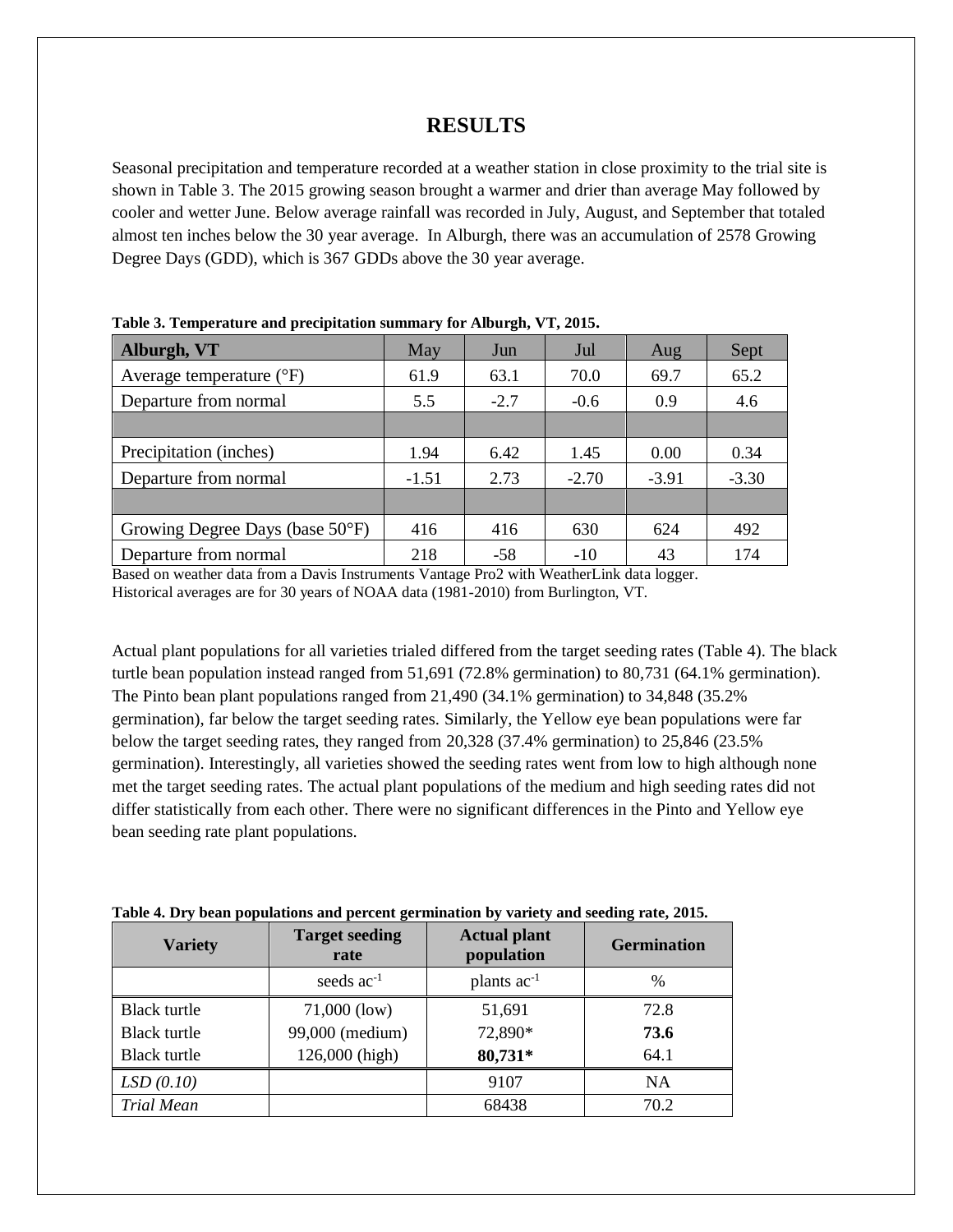| Pinto             | $63,000$ (low)  | 21,490    | 34.1      |
|-------------------|-----------------|-----------|-----------|
| Pinto             | 78,000 (medium) | 30,492    | 39.1      |
| Pinto             | 99,000 (high)   | 34,848    | 35.2      |
| LSD(0.10)         |                 | <b>NS</b> | <b>NA</b> |
| <b>Trial Mean</b> |                 | 28,943    | 36.1      |
| Yellow eye        | 56,000 (low)    | 20,328    | 37.4      |
| Yellow eye        | 76,000 (medium) | 20,909    | 27.5      |
| Yellow eye        | 110,000 (high)  | 25,846    | 23.5      |
| LSD(0.10)         |                 | <b>NS</b> | <b>NA</b> |
| Trial Mean        |                 | 22,361    | 29.5      |

\*Treatments that did not perform significantly lower than the top-performing treatment (in **bold**) in a particular column are indicated with an asterisk.

NS-Treatments were not significantly different from one another.

NA-Not statistically tested.

The yield and harvest moisture were not significantly different between the Black turtle bean seeding rate treatments (Table 5). The medium seeding rate yielded the highest at 3247 lbs ac<sup>-1</sup>, and the high Black turtle bean seeding rate resulted in the lowest yield (2596 lbs ac<sup>-1</sup>). All of the harvest moistures were above the recommended storage moisture of 13%, so all samples had to be dried down. There were no significant differences between actual plant populations, yield, and harvest moisture in the Pinto and Yellow eye bean seeding rate treatments. The high seeding rate treatment of both the Pinto (1342 lbs ac<sup>-1</sup>) and Yellow eye beans (929 lbs ac<sup>-1</sup>) yielded the highest. All of the seeding rate moistures for the Pinto beans were above the recommended 13% moisture for storage, and therefore did not have to be dried down. Only the Yellow eye beans had harvest moistures below 13%.

| <b>Variety</b>      | <b>Target seeding</b><br>rate | Yield                  | <b>Harvest</b><br>moisture |
|---------------------|-------------------------------|------------------------|----------------------------|
|                     | seeds $ac^{-1}$               | $lbs$ ac <sup>-1</sup> | %                          |
| <b>Black turtle</b> | 71,000 (low)                  | 2811                   | 17.3                       |
| <b>Black turtle</b> | 99,000 (medium)               | 3247                   | 16.7                       |
| Black turtle        | 126,000 (high)                | 2596                   | 17.3                       |
| LSD(0.10)           |                               | <b>NS</b>              | <b>NS</b>                  |
| Trial Mean          |                               | 2885                   | 17.1                       |
| Pinto               | $63,000$ (low)                | 650                    | 13.1                       |
| Pinto               | 78,000 (medium)               | 842                    | 13.3                       |
| Pinto               | 99,000 (high)                 | 1342                   | 13.3                       |
| LSD(0.10)           |                               | <b>NS</b>              | <b>NS</b>                  |
| Trial Mean          |                               | 945                    | 13.3                       |
| Yellow eye          | 56,000 (low)                  | 610                    | 12.5                       |
| Yellow eye          | 76,000 (medium)               | 581                    | 12.4                       |
| Yellow eye          | 110,000 (high)                | 929                    | 12.1                       |
| LSD(0.10)           |                               | <b>NS</b>              | <b>NS</b>                  |
| Trial Mean          |                               | 707                    | 12.3                       |

T**able 5. Dry bean yield and harvest moisture by variety and target seeding rates.**

Top-performers are in **bold**.

NS-Treatments were not significantly different from one another.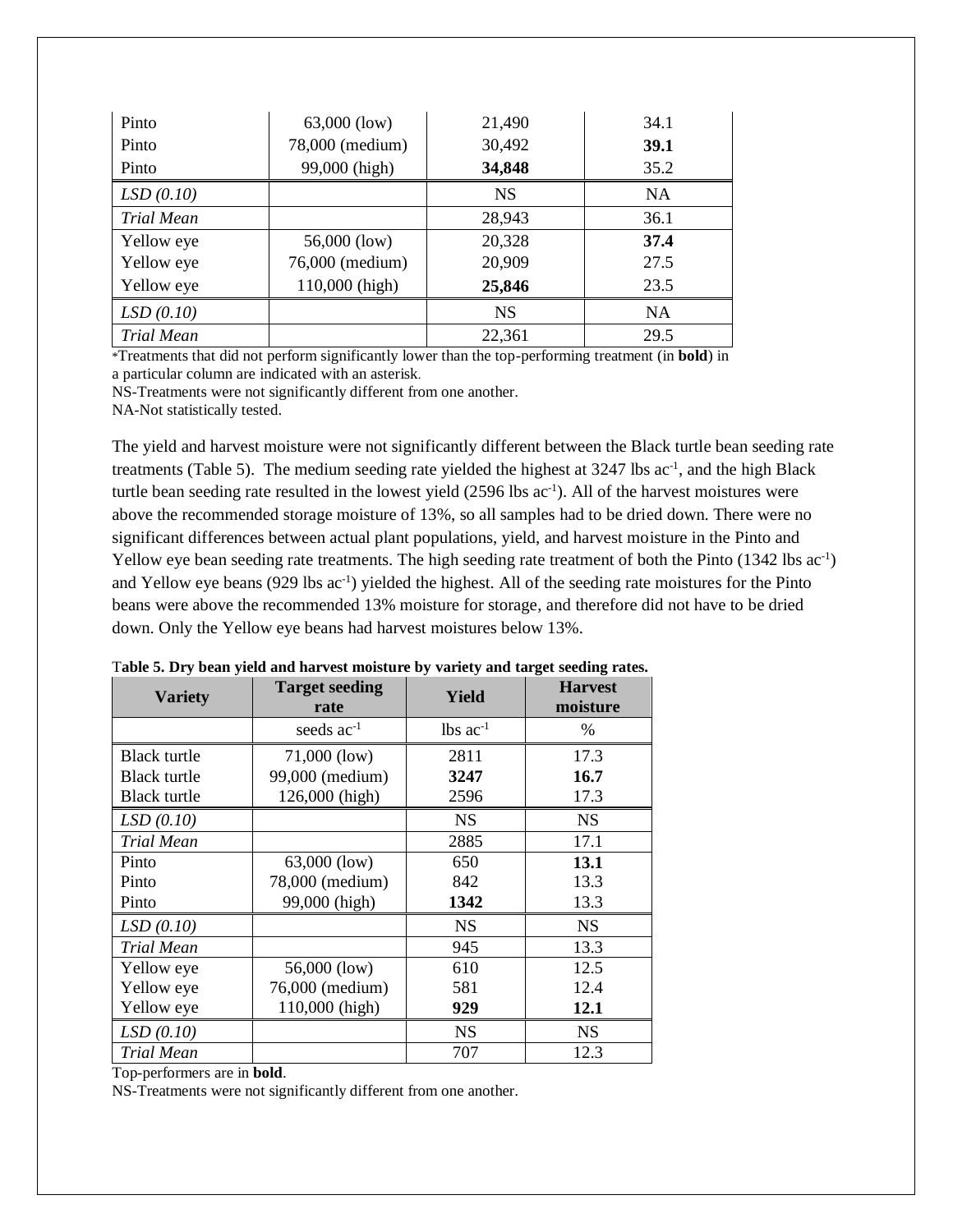Black Turtle beans had the highest overall average yield of 2885 lbs ac<sup>-1</sup>; 1940 lbs ac<sup>-1</sup> more than the average yield of the Pinto beans ( $945$  lbs ac<sup>-1</sup>) and 2178 lbs ac<sup>-1</sup> more than the Yellow Eye beans ( $707$  lbs ac<sup>-1</sup>) average yield (Figure 1).



**Figure 1. 2015 mean yields, of Black turtle, Pinto, and Yellow eye dry beans, Alburgh, VT**

# **DISCUSSION**

It is important to remember that the results only represent one year of data. The 2015 growing season brought many challenges during the growing season. The actual plant populations were much lower than the target seeding rates for Yellow eye, Pinto, and Black turtle beans. There were several factors that may have limited germination rates including poor seed quality, low moisture at planting time, and planter error. The Black turtle beans had a much higher germination rate compared to the other two varieties. The relatively small seed size of the black bean could have been a factor by requiring less moisture to germinate thus resulting better germination rates.

Following a dry May, the below average temperatures and higher than average rainfall in June may have further delayed plant germination and growth, which created the ideal conditions for weed growth and root diseases. The wet conditions throughout June made it challenging to cultivate mechanically which allowed for the weeds to take hold and thrive. Even hand cultivation wasn't enough to knock back the weeds, and the low plant populations allowed for even greater weed pressure. The lower than expected plant populations and the high weed pressure likely resulted in low yields. Overall, the Black Turtle beans